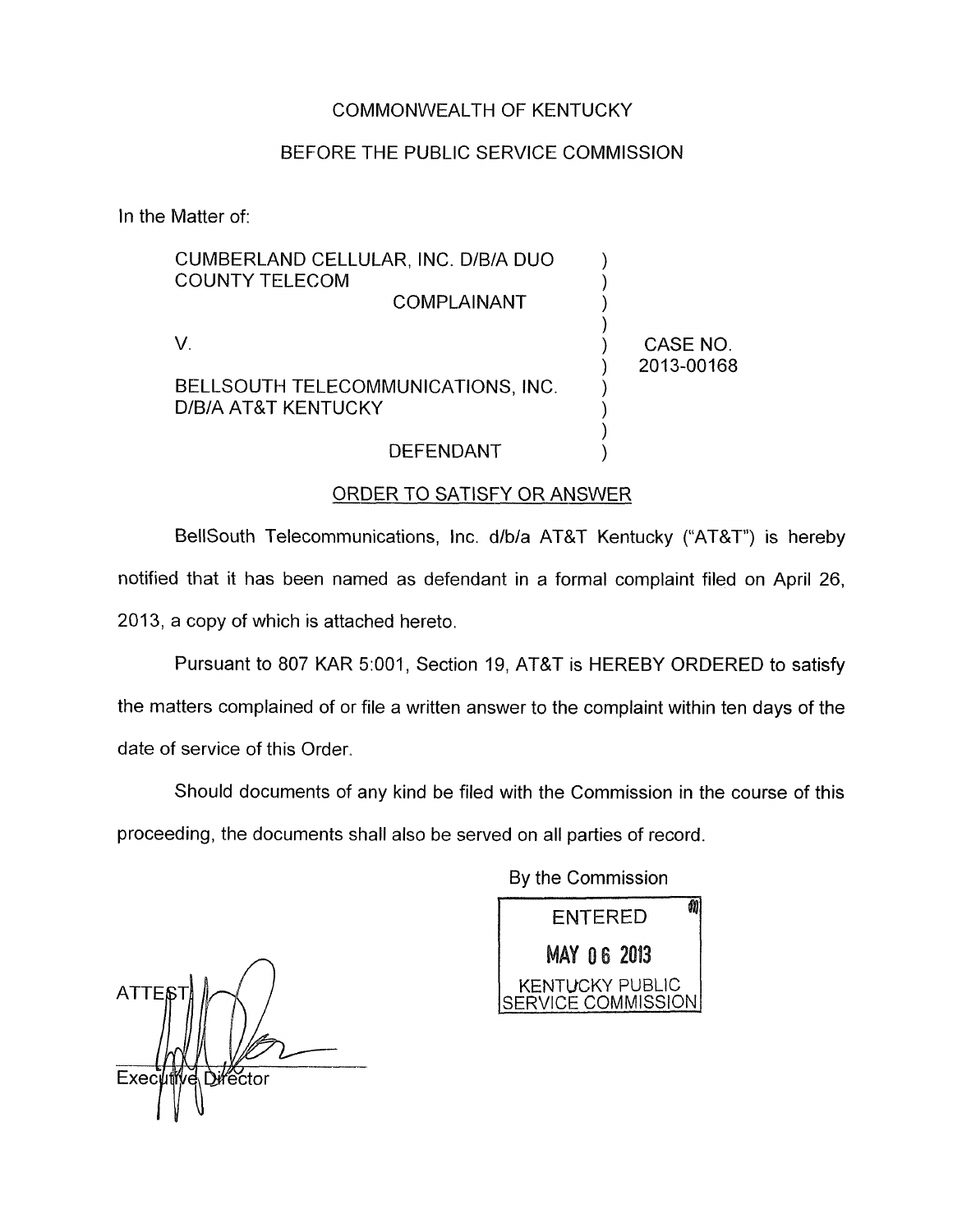

APR 26 2013

## **COMMONWEALTH OF KENTTJCKY BEFORE THE PUBLIC SERVICE COMMISSION**

**In the Matter of: PUBLIC SERVICE COMMISSION** CUMBERLAND CELLULAR, INC. D/B/A  $)$ **Duo COUNTY TELECOM**  ſ ) **COMPLAINANT** ) Case No. 2013 -  $\bigcirc$   $\bigcirc$   $\bigcirc$ **V.**  λ **BELLSOUTH TELECOMMUNICATIONS, INC.** ) **D/B/A AT&T KENTUCKY** )  $)$ **DEFENDANT** )

#### **FORMAL COMPLAINT**

Cumberland Cellular, Inc. d/b/a Duo County Telecom ("Duo County Telecom"), by counsel, for its formal complaint against BellSouth Telecommunications, Inc. d/b/a AT&T Kentucky ("AT&T Kentucky") pursuant to KRS 278.260 and 278.030, hereby states as follows.

1. The full name and address of Duo County Telecom is Cumberland Cellular, Inc. d/b/a Duo County Telecom, P.O. Box 80, Jamestown, Kentucky 42629. Duo County Telecom is a Kentucky corporation, and it is authorized by the Commission to provide competitive local exchange service in Kentucky. Duo County Telecom is, and at all times relevant has been, a competitive local exchange carrier ("CLEC") under the terms of the Telecommunications Act of 1996.

2. The full name and address of AT&T Kentucky is BellSouth Telecommunications, Inc. D/B/A/ AT&T Kentucky, 675 West Peachtree Street, NW, Suite 4514, Atlanta, Georgia 30375. AT&T Kentucky's principal place of business in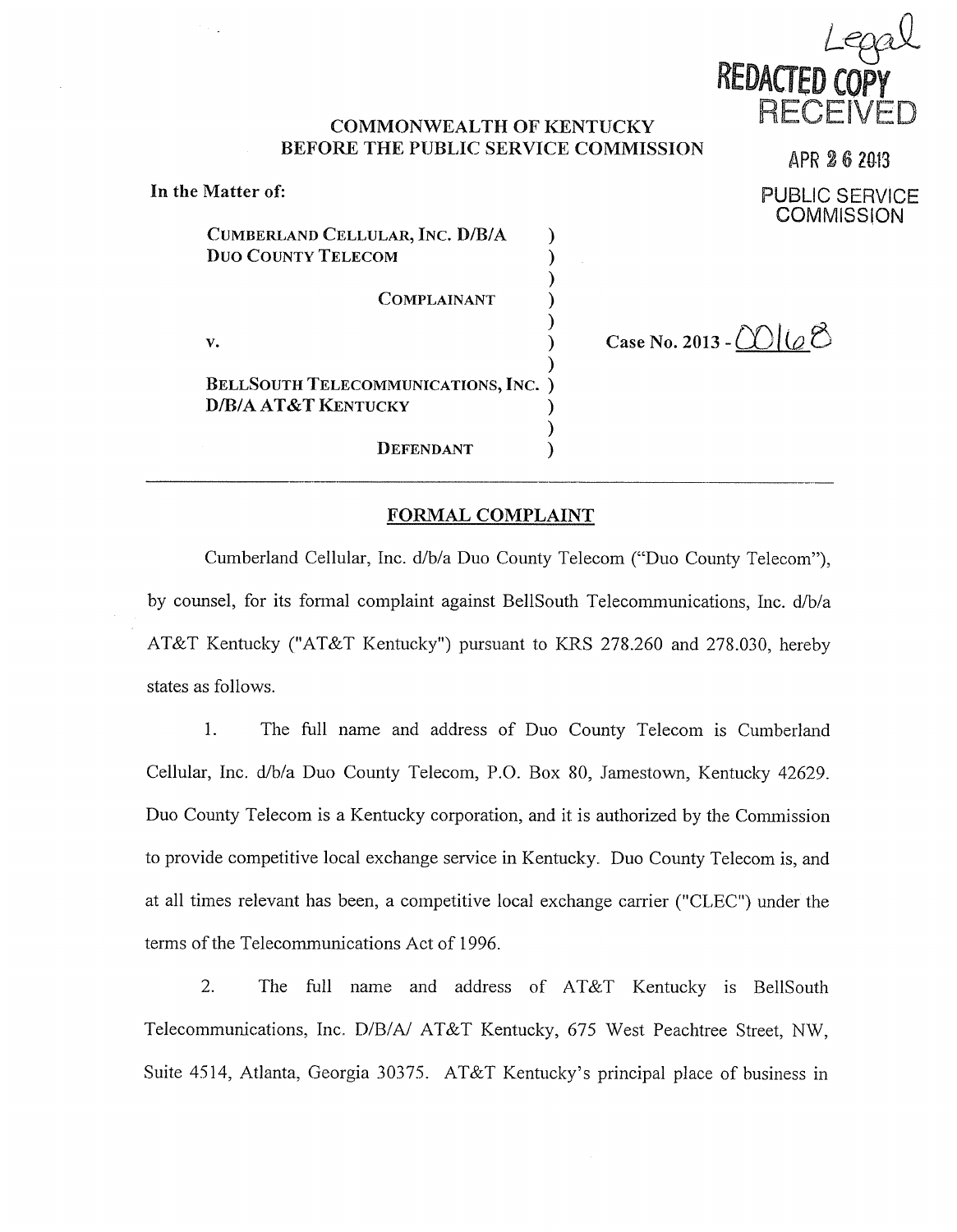Kentucky is 601 West Chestnut Street, Room 407, Louisville, Kentucky 40203. AT&T Kentucky is a foreign corporation registered to do business in Kentucky. AT&T Kentucky is an incumbent local exchange carrier ("ILEC") under the terms of the Telecommunications Act of 1996. Within its operating territory, AT&T Kentucky has, at all relevant times, been a dominant provider of telephone exchange service.

3. This Formal Complaint concerns AT&T Kentucky's failure to compensate Duo County Telecom for intrastate access services provided to AT&T Kentucky in connection with the transport and termination of intraLATA toll traffic in accordance with Cumberland Cellular, Inc. D/B/A Duo County Telecom PSC Kentucky Tariff No. 2 (the "Duo County Telecom Tariff **I),** as filed with the Commission.

#### **APPLICABLE LAW**

4. Pursuant to KRS 278.040, the Public Service Commission of Kentucky (the "Commission") has exclusive jurisdiction "over the regulation of rates and service of utilities" within the Commonwealth.

5. Pursuant to KRS 278.260, the Commission is vested with original jurisdiction over any "complaint[ ] as to [the] rates or service of any utility" and is empowered to investigate and remedy such complaints.

6. Pursuant to KRS 278.030(1), "[elvery utility may demand, collect and receive fair, just and reasonable rates for the services rendered or to be rendered by it to any person." Subsection (3) of KRS 278.030 allows a utility to "employ in the conduct of its business suitable and reasonable classifications of its service, patrons and rates."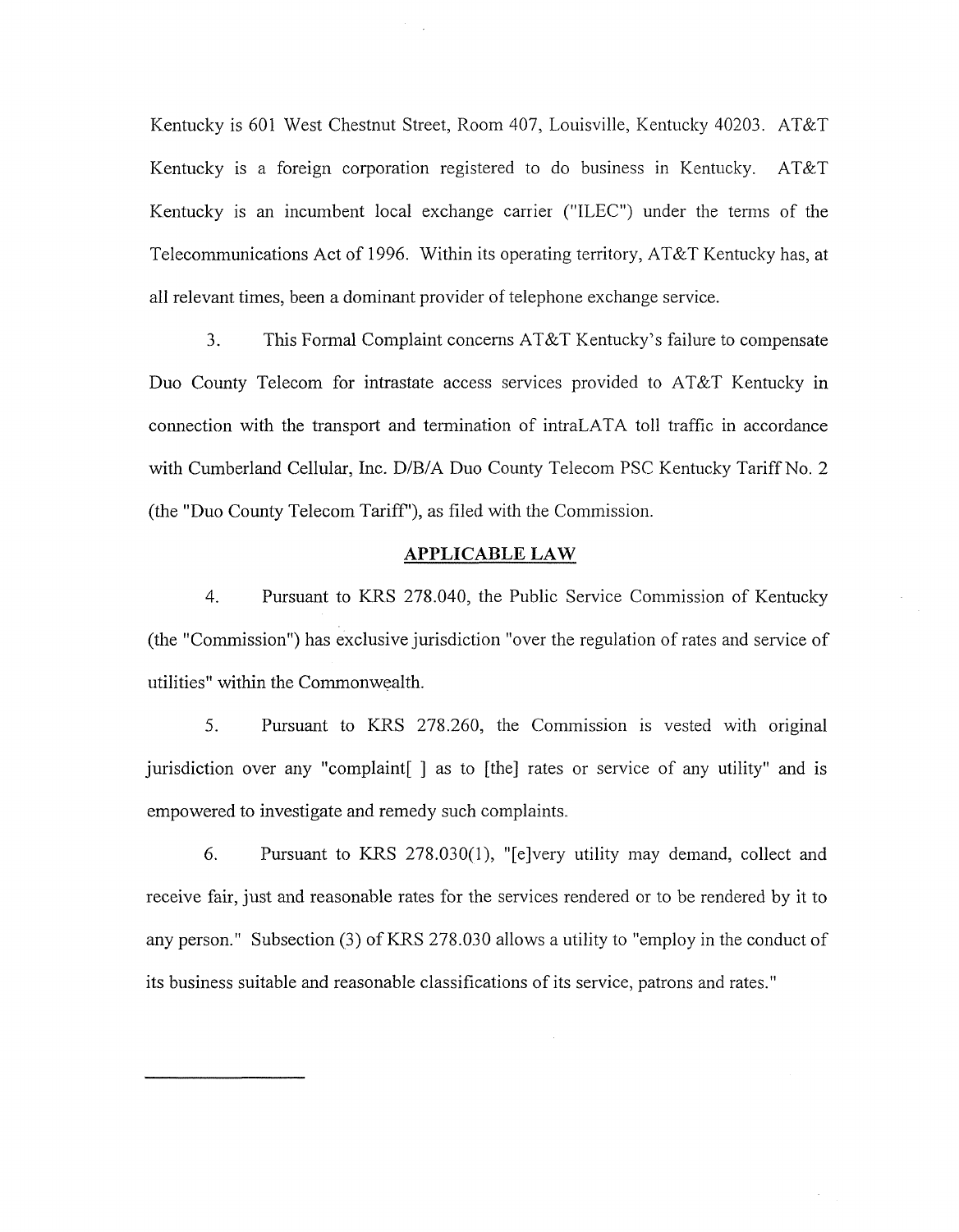#### **STATEMENT OF FACTS**

 $\mathcal{L}$ 

 $\gamma_{\rm{max}}$ 

7. Duo County Teleconi provides and has provided intrastate access services to AT&T Kentucky for the transport and termination of intraLATA toll traffic from AT&T Kentucky (the "Services").

8. The Services are consistent with those provided to and paid for by other carriers in accordance with the Duo County Telecom Tariff.

9. Section 2 of the Duo County Telecom Tariff sets forth the applicable rates at which Duo County Telecom bills AT&T Kentucky for the Services.

10. Pursuant to that tariff, Duo County Telecom has billed AT&T Kentucky for Service charges in the amounts and on the dates specified below:

| <b>Current</b>            |
|---------------------------|
| belara 150 <sup>8</sup> a |
|                           |
|                           |
|                           |
|                           |
|                           |
|                           |
|                           |
|                           |
|                           |
|                           |
|                           |
|                           |
|                           |
|                           |
|                           |
|                           |
|                           |
|                           |
|                           |
|                           |
|                           |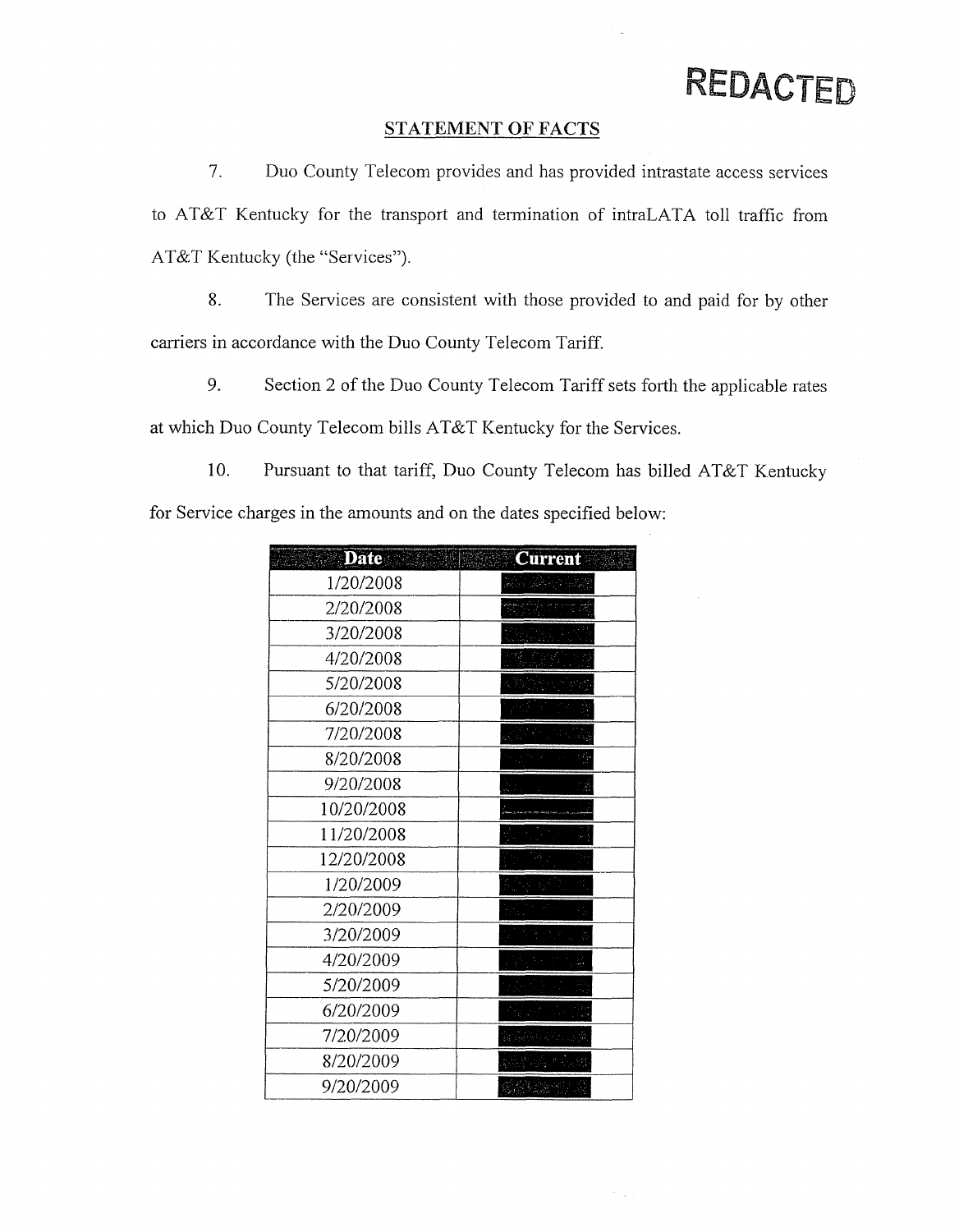$\bar{\mathcal{A}}$ 

| 10/20/2009 |                                                                                                       |
|------------|-------------------------------------------------------------------------------------------------------|
| 11/20/2009 |                                                                                                       |
| 12/20/2009 |                                                                                                       |
| 1/20/2010  |                                                                                                       |
| 2/20/2010  |                                                                                                       |
| 3/20/2010  |                                                                                                       |
| 4/20/2010  | in an S                                                                                               |
| 5/20/2010  |                                                                                                       |
| 6/20/2010  |                                                                                                       |
| 7/20/2010  |                                                                                                       |
| 8/20/2010  | $\sigma_{\rm eff} = 1000$ km $\sigma_{\rm s}$                                                         |
| 9/20/2010  |                                                                                                       |
| 10/20/2010 | $\mathcal{O}(\mathcal{O}_\mathcal{O})$ . The set of $\mathcal{O}_\mathcal{O}$                         |
| 11/20/2010 | an sa sana                                                                                            |
| 12/20/2010 |                                                                                                       |
| 1/20/2011  |                                                                                                       |
| 2/20/2011  |                                                                                                       |
| 3/20/2011  |                                                                                                       |
| 4/20/2011  | $\label{eq:2.1} \Delta_{\rm{1.5}} \simeq 0.5 \; \mbox{GeV} \; \mbox{GeV} \; \mbox{GeV} \; \mbox{GeV}$ |
| 5/20/2011  |                                                                                                       |
| 6/20/2011  |                                                                                                       |
| 7/20/2011  |                                                                                                       |
| 8/20/2011  |                                                                                                       |
| 9/20/2011  |                                                                                                       |
| 10/20/2011 | فجاله الوارثة وأورثه                                                                                  |
| 11/20/2011 |                                                                                                       |
| 12/20/2011 |                                                                                                       |
| 1/20/2012  |                                                                                                       |
| 2/20/2012  | 威胁定                                                                                                   |
| 3/20/2012  |                                                                                                       |
| 4/20/2012  |                                                                                                       |
| 5/20/2012  |                                                                                                       |
| 6/20/2012  |                                                                                                       |
| 7/20/2012  |                                                                                                       |
| 8/20/2012  |                                                                                                       |
| 9/20/2012  |                                                                                                       |
| 10/20/2012 |                                                                                                       |
| 11/20/2012 |                                                                                                       |
| 12/20/2012 | alan kutha k                                                                                          |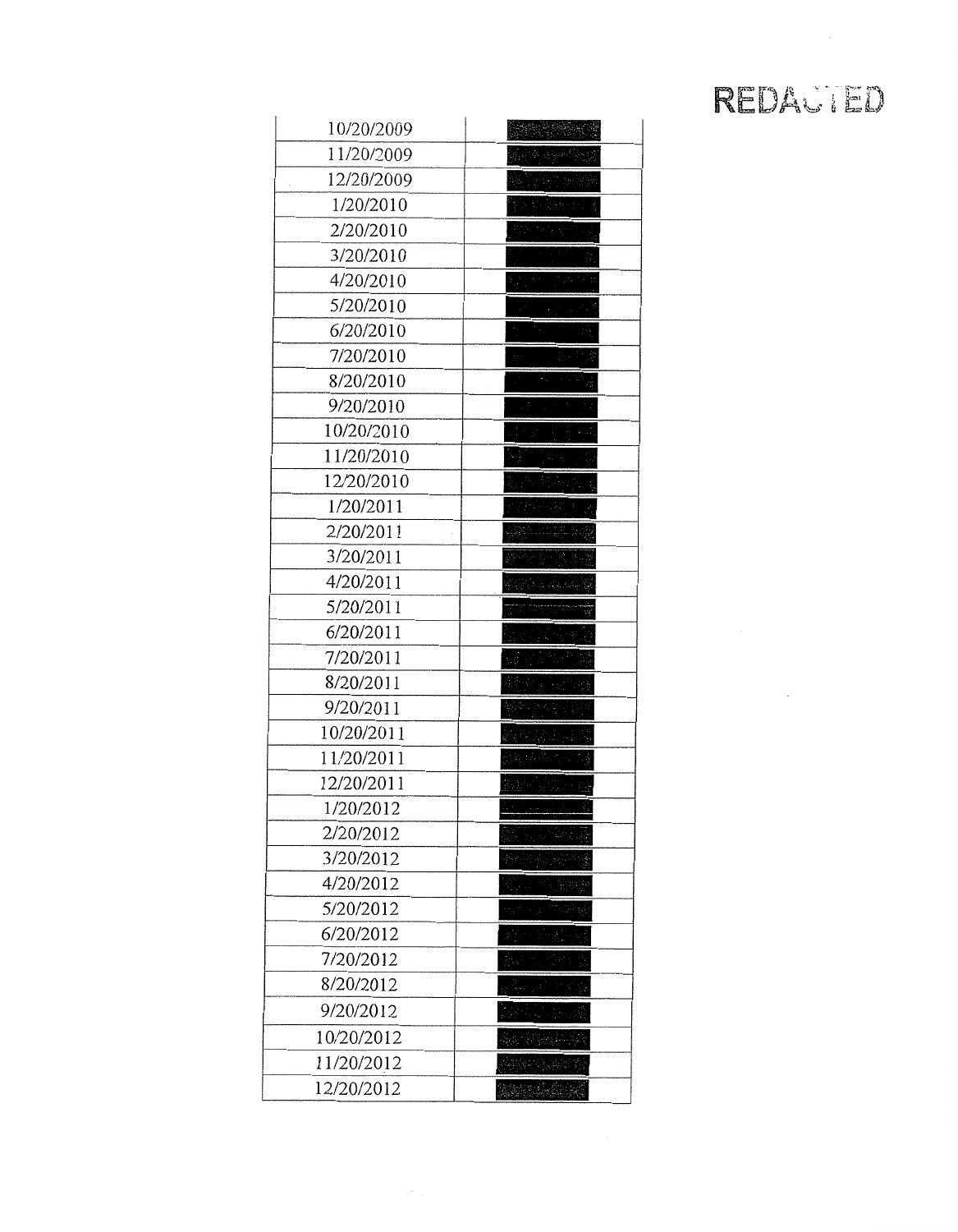| 1/20/2013  |  |
|------------|--|
| 2/20/2013  |  |
| 3/20/2013  |  |
| 11/20/2012 |  |
| 12/20/2012 |  |
| 1/20/2013  |  |
| 2/20/2013  |  |
| 3/20/2013  |  |

11. Since January 2008, Duo County Telecom has engaged in good faith attempts to collect compensation pursuant to the Duo County Telecom Tariff for the Services provided to AT&T Kentucky. It has done so by sending monthly invoices detailing the Services provided to AT&T Kentucky, attempting to discuss payment for the Services with  $AT&T$  Kentucky, and attempting to negotiate a traffic exchange agreement between Duo County Telecom and AT&T Kentucky.

12. In response to Duo County Telecom's demand to be compensated for the Services pursuant to the Duo County Telecom Tariff, by email on May 20, 2008, AT&T Kentucky notified Duo County Telecom that it would need to negotiate an agreement to receive any compensation for the Services and that, in order to negotiate such an agreement, Duo County Telecom was required to submit AT&T Kentucky's negotiation form.

13. DUO County Telecom submitted the applicable negotiation form that same day. Since that time, Duo County Telecom's efforts to negotiate such an agreement with AT&T Kentucky have been unfruitful.

14. AT&T Kentucky has continuously denied that it is required to compensate Duo County Telecom for AT&T Kentucky's use of the Services without any agreement in place, despite AT&T Kentucky's obligation to compensate Duo County Telecom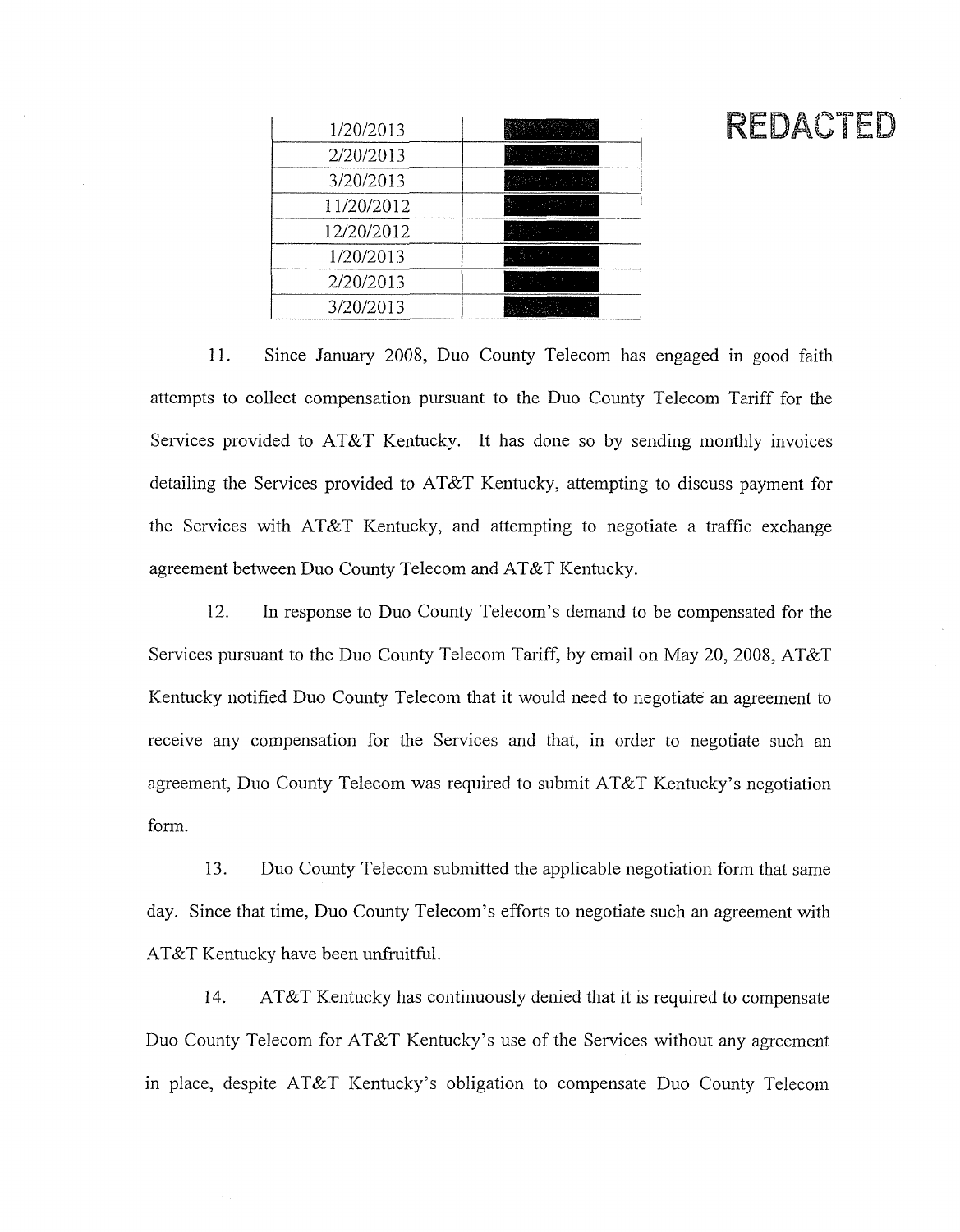pursuant to the Duo County Telecom Tariff. Even so, AT&T Kentucky has been unwilling to enter an agreement obligating it to pay for these Services at the tariffed rate, despite the fact that other carriers compensate Duo County Telecom pursuant to the Duo County Telecom Tariff for these same services.

15. As of the date of the filing of this Formal Complaint, AT&T Kentucky owes Duo County Telecom **for Services** for Services provided pursuant to the Duo County Telecom Tariff.

16. Given the ongoing dispute with AT&T Kentucky and AT&T Kentucky's continued failure to pay Duo County Telecom for Services provided pursuant to the Duo County Telecom Tariff, Duo County Telecom is compelled to file this complaint.

WHEREFORE, Cumberland Cellular, Inc. d/b/a Duo County Telecom respectfully requests that the Commission take the following actions.

- 1. Order BellSouth Telecommunications, Inc. d/b/a AT&T Kentucky to pay the hll amount of its outstanding balance for service provided by Cumberland Cellular, Inc. d/b/a Duo County Telecom;
- Order BellSouth Telecommunications, Inc. d/b/a AT&T Kentucky to abide by the Duo County Telecom Tariff and remit payment for all tariffed charges assessed by Cumberland Cellular, Inc. d/b/a Duo County Telecom; and 2,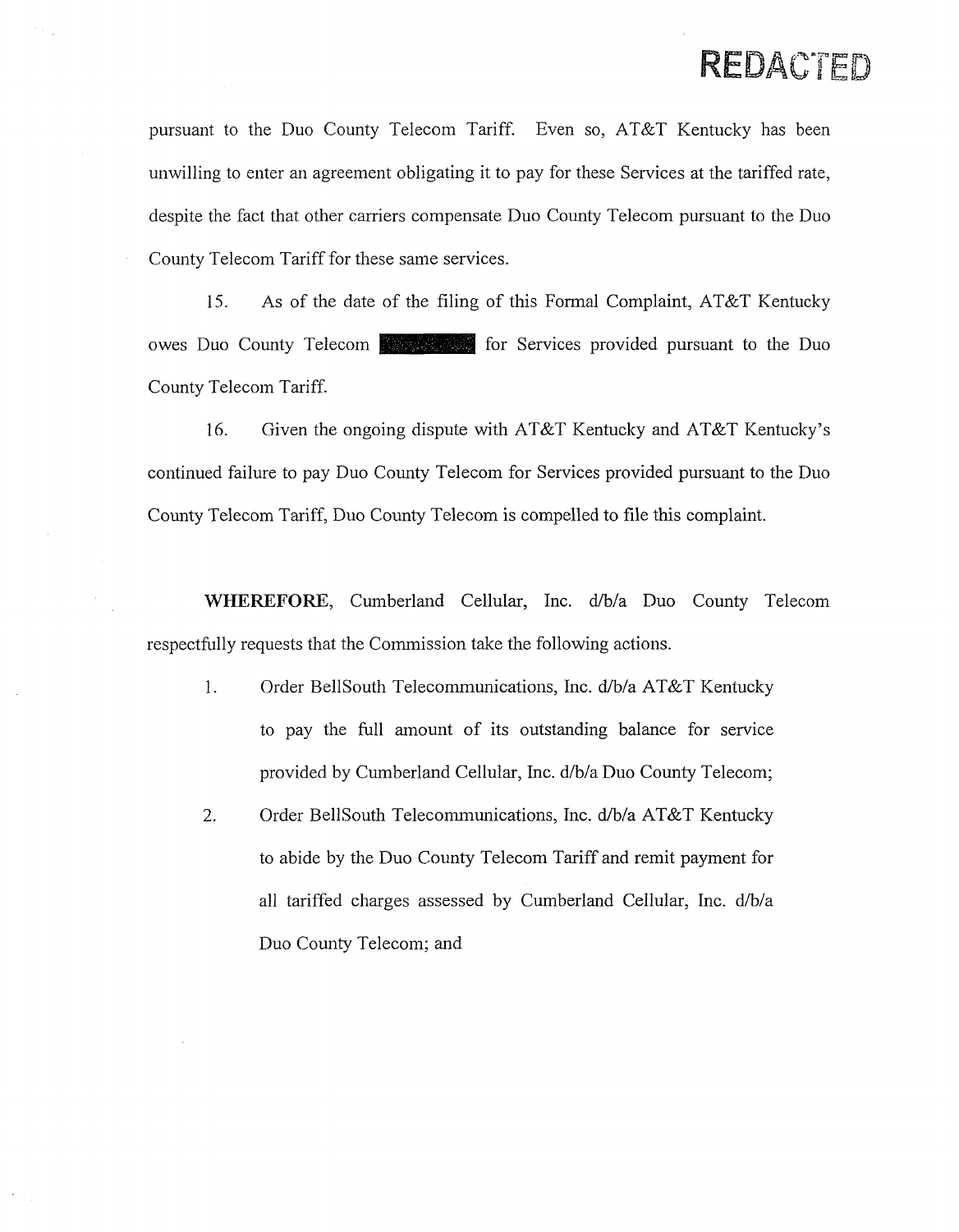3. Grant Cumberland Cellular, Inc. d/b/a Duo County Telecom any and all other legal and equitable relief to which it is entitled.

Respectfully submitted,

John E. Selen Edward T. Dep Jerrad  $T/H$ oward **DINSMORE & SHOHL LLP** 101 South Fifth Street Suite 2500 Louisville, Kentucky 40202 (502) 540-2300 (Telephone) (502) 585-2207 (Facsimile)

*Counsel to Duo County Telecom* 

991004v7

 $\mathcal{F}_{\mathcal{F}}$  .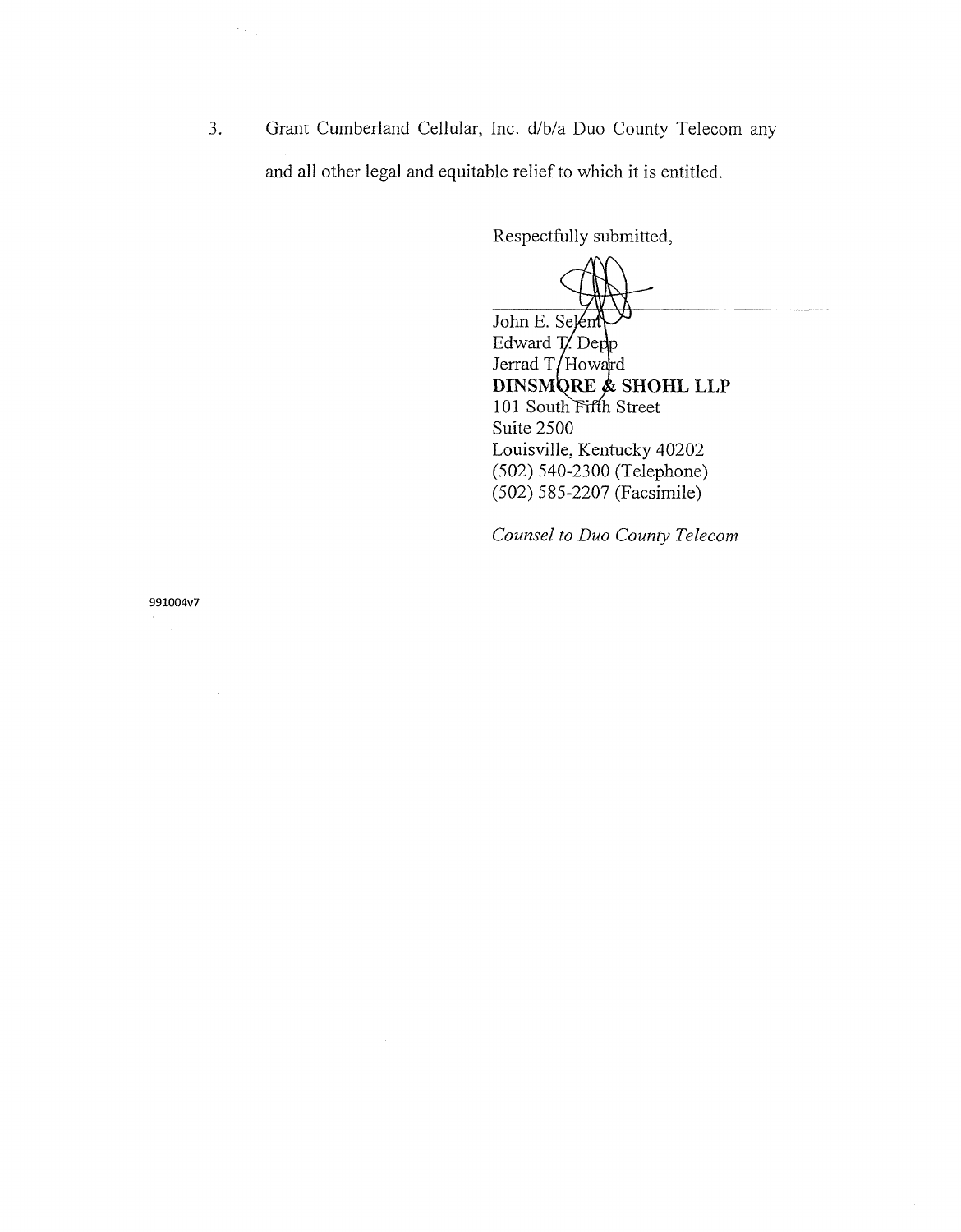#### **COMMONWEALTH** OF **KENTUCKY BEFORE THE PUBLIC SERVICE COMMISSION**

| In the Matter of:                                                           |                                            |
|-----------------------------------------------------------------------------|--------------------------------------------|
| CUMBERLAND CELLULAR, INC. D/B/A<br><b>DUO COUNTY TELECOM</b><br>Complainant | RECEIVEI<br>APR 2 6 2013<br>PUBLIC SERVICE |
| $\mathbf{v}$ .                                                              | <b>COMMISSION</b><br>Case No. 2013 -       |
| <b>BELLSOUTH TELECOMMUNICATIONS, INC.</b> )                                 |                                            |
| <b>D/B/A AT&amp;T KENTUCKY</b>                                              |                                            |
| Defendant                                                                   |                                            |
|                                                                             |                                            |

## **PETITION FOR CONFIDENTIALITY OF CERTAIN INFORMATION INCLUDED IN THE COMPLAINT OF CUMBERLAND CELLULAR, INC. D/B/A DUO COUNTY TELECOM**

Cumberland Cellular, Tnc. D/B/A DUO County Telecom ("DUO County Telecom"), by counsel, petitions the Public Service Commission of the Commonwealth of Kentucky (the "Commission") pursuant to 807 KAR 5:001  $\S$  13 and KRS 61.878(1)(c)(1) to provide confidential treatment to certain confidential and proprietary business information contained in Duo County Telecom's complaint against BellSouth Telecommunications, Inc. d/b/a AT&T Kentucky ("AT&T Kentucky"). In support of this petition for confidentiality, Duo County Telecom states as follows.

**I. APPLICABLE LAW.** 

807 KAR 5:001  $\S$  13(2)(a) sets forth the procedure by which certain information filed with the Commission may by treated as confidential. Specifically, 807 KAR 5:001 \$13(2)(a) requires that the party seeking confidential treatment of certain information must: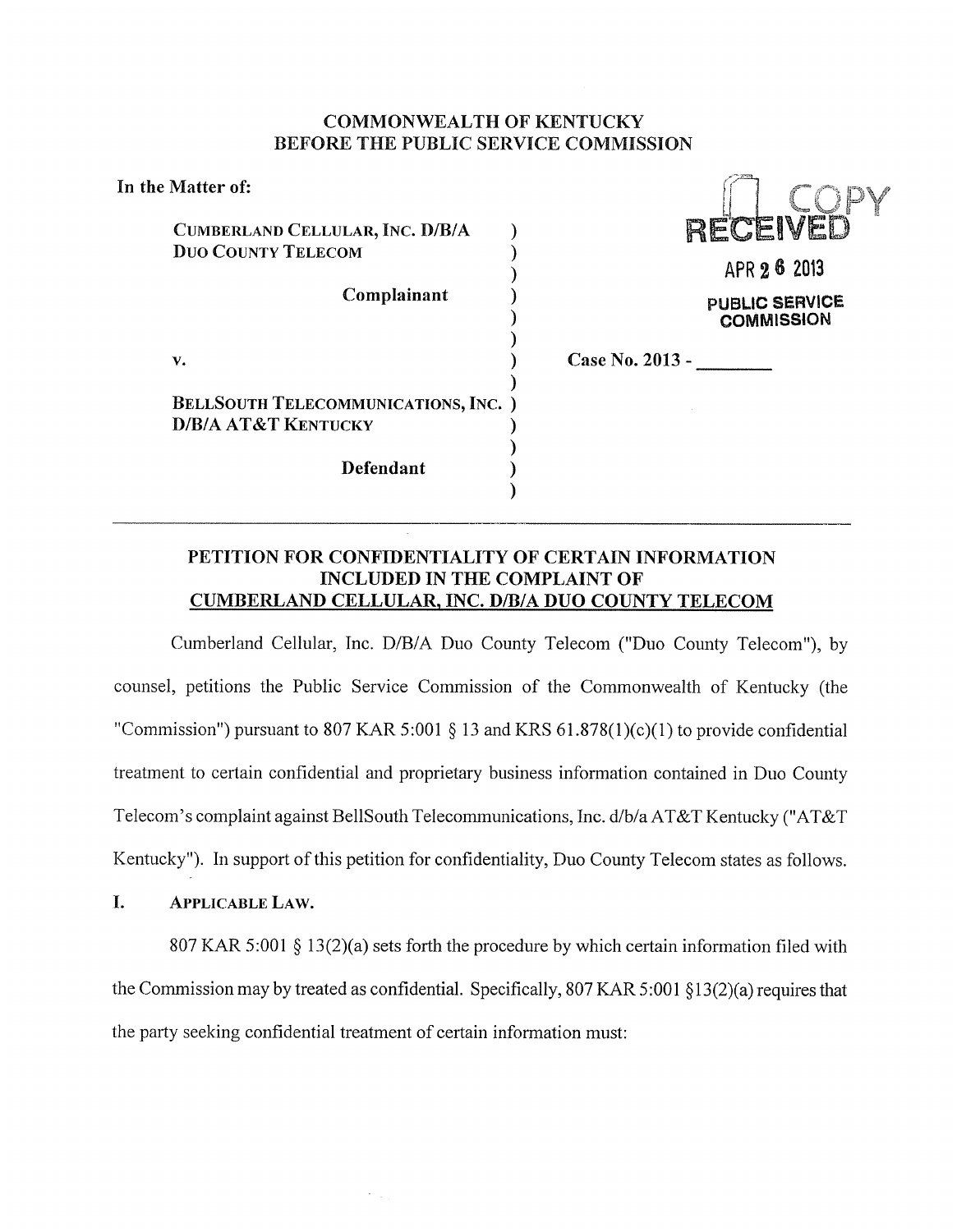- 1. Establish specific grounds pursuant to KRS 61.878, upon which the commission should classify that material as confidential;
- 2. State the time period in which the material should be treated as confidential and the reasons for the time period; and
- 3. Include[ ] in a separate sealed envelope marked confidential, one (1) copy of the material . . . which identifies by underscoring, highlighting with transparent ink, or other reasonable means only those portions which unless redacted would disclose confidential material.

The Kentucky Open Records Act, KRS 61.870, *et seg.,* exempts certain records from the

requirement of public inspection. In particular, KRS 6 1.878(c)( 1) provides the following exemption

from the requirement of public inspection:

 $\gamma_{\rm{max}}$ 

records confidentially disclosed to an agency or required by an agency to be disclosed to it, generally recognized as confidential or proprietary, which if openly disclosed would present an unfair commercial advantage to competitors of the entity that disclosed the records.

# **11. DUO COUNTY TELECOM'S PETITION FOR CONFIDENTIAL TREATMENT OF FORMAL COMPLAINT AND EXHIBITS.**

The highlighted information contained in Duo County Telecom's complaint against AT&T Kentucky would result in an "unfair commercial advantage to competitors" of Duo County Telecom if disclosed. This information for is not known outside of its company (with the exception of AT&T Kentucky), and within Duo County Telecom, it is known only by those employees who have a legitimate business need to know and act upon the confidential information.

Duo County Telecom, as a participant in the telecommunications market, faces economic competition from other entities in the same market. Duo County Telecom competes in the telecommunications market to sell telecommunication services to customers. Duo County Telecom's ability to successfully compete against other entities in the telecommunications market would be adversely affected by the disclosure of its billing mechanisms and total fees charged any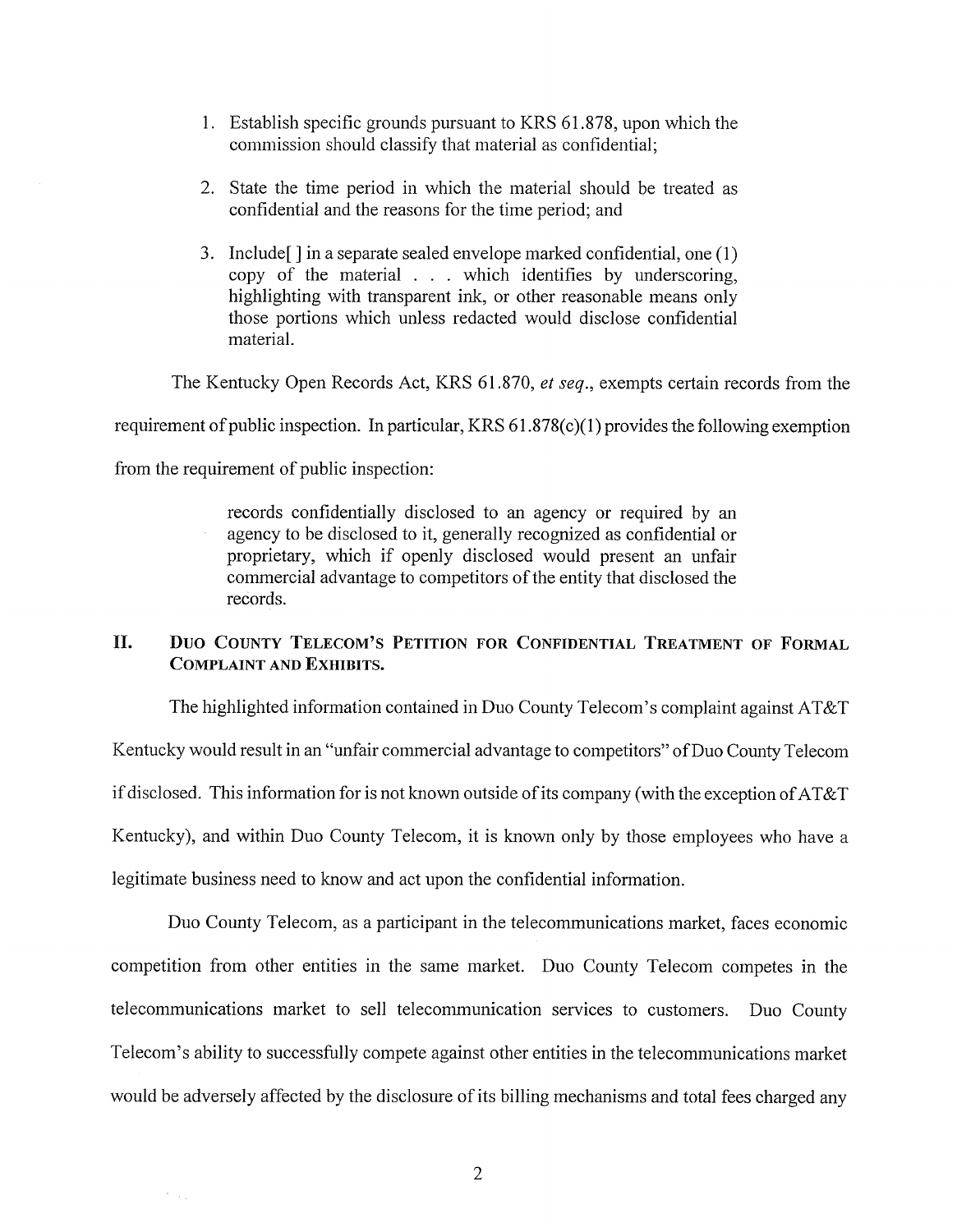particular customer. Therefore, Duo County Telecom has "competitors" as is contemplated under the statute and faces actual competition from other market participants.

The confidential information for which Duo County Telecom seeks confidential treatment under KRS  $61.878(1)(c)(1)$  is generally recognized as confidential or proprietary under Kentucky law. In particular, information about a company's detailed inner workings is generally recognized as confidential or proprietary. *See, e.g., Hoy v. Ky. Indus. Revitalization Auth.,* 907 S.W.2d *766,768*  (Ky. 1995) ("It does not take a degree in finance to recognize that such information concerning the inner workings of a corporation is 'generally recognized as confidential or proprietary . . . .'"); *Marina Mgmt. Servs. v. Cabinet for Tourism,* 906 S.W.2d *3* 18,3 19 (Ky. 1995) ("The most obvious disadvantage may be the ability to ascertain the economic status of the entities without the hurdles systematically associated with the acquisition of such information about privately owned organizations .").

The information contained in Duo County Telecom's complaint against AT&T Kentucky includes the monthly and cumulative fees charged to a particular customer for a particular service in the telecommunication industry. The disclosure of this confidential and proprietary information would provide competitors an unfair competitive advantage, allowing them to determine how much of Duo County's revenues are derived from the provision of access services and, thereby, giving them the ability to unfairly tailor their competitive efforts against Duo County in light of this confidential information.

Disclosure of this proprietary and confidential information poses a significant risk to Duo County Telecom's competitive commercial position. Consequently, Duo County Telecom asks that the confidential material be maintained as confidential for a period of five (5) years, after which this information will be of significantly less value to competitors of Duo County Telecom. In the event

3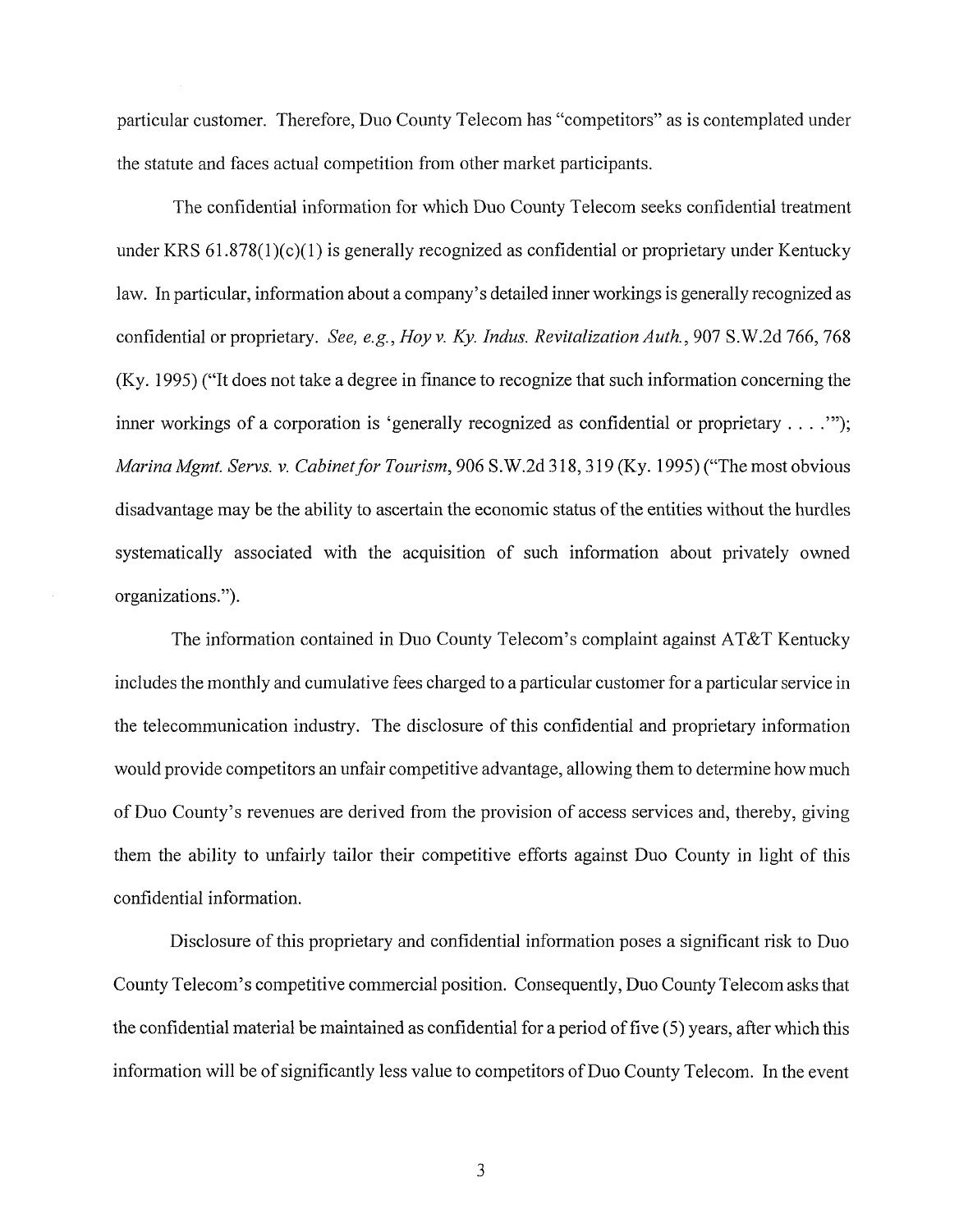that the Commission disagrees that Duo County Telecom is entitled to confidential protection, due process requires that the Commission hold an evidentiary hearing regarding this petition. *Utility Regulatory Comm 'n v. Ky. Water Serv. Co.,* 642 S.W.2d 591 (Ky. App. 1982).

Respectfully submitted,

John E. Selen Edward  $T$  Depp Jerrad T. Howard DINSMORE & SHOHL LLP 101 South Fifth Street Suite 2500 Louisville, Kentucky 40202 (502) 540-2.300 (Telephone) (502) 585-2207 (Facsimile)

*Counsel to Duo County Telecom* 

993120v5